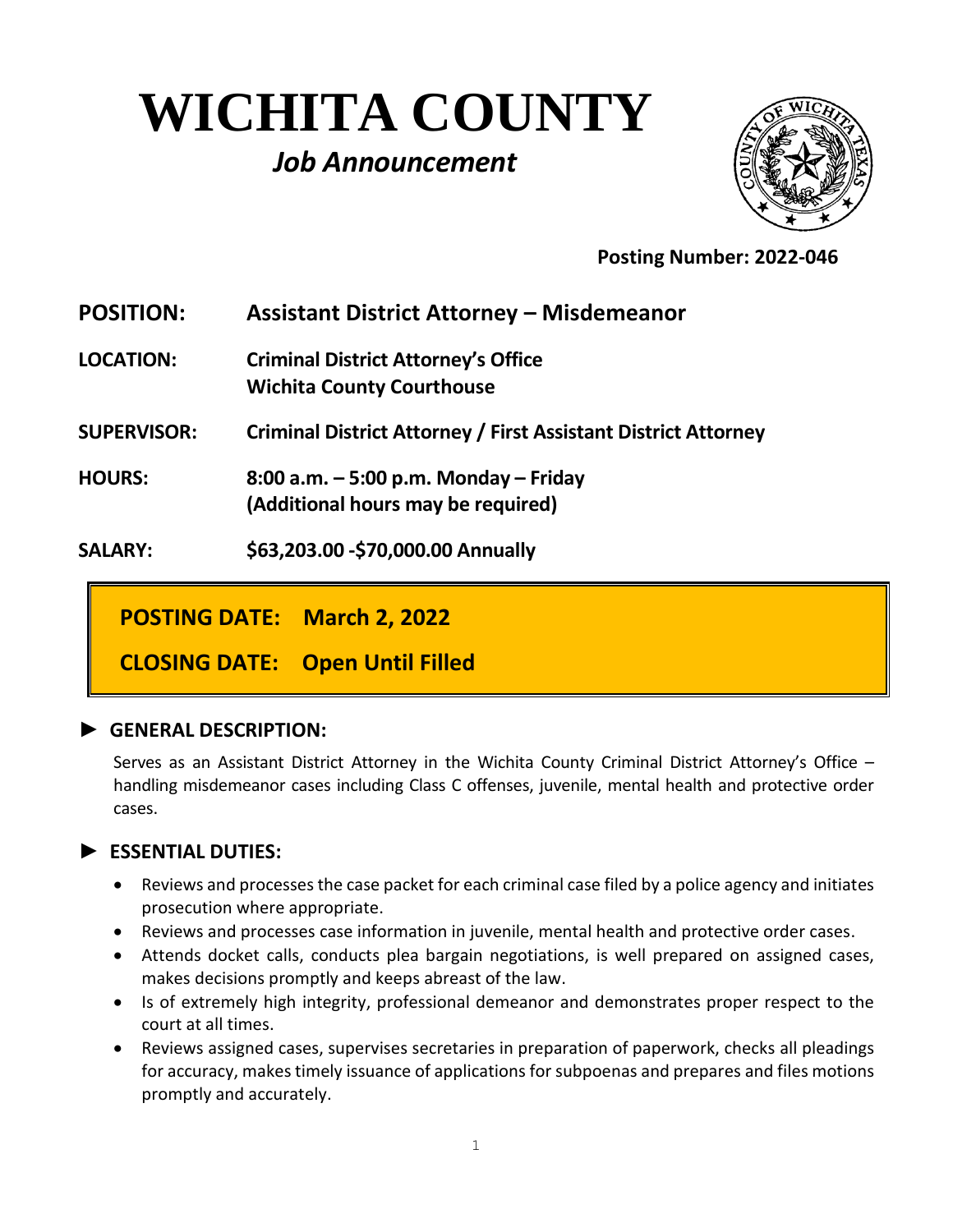- Is available for consultations with court personnel, victims, witnesses, defendants, defense attorneys and other criminal justice personnel.
- Is responsible for all cases in his/her charge including the security of the file. Upon the disposition of each case, properly completes the case file to show such disposition.
- Prepares cases for jury or bench trials, including pretrial motions, orders, interviewing witnesses and preparing trial notebooks and jury charges.
- Complies with and enforces the rules, regulations and policies of the Criminal District Attorney's Office, the oral and written directives of his/her supervisors and the Texas Code of Professional Responsibility.
- Performs all other job-related duties as assigned.

# **► MINIMUM REQUIREMENTS / QUALIFICATIONS:**

- Must be a graduate of an American Bar Association accredited law school.
- Must have a license to practice law in the State of Texas and be in good standing with the State and local bar associations.
- Must have a basic knowledge of criminal law, procedure and criminal rules of evidence.
- Must have knowledge of the principals and methods of legal research.
- Must have the ability to analyze facts and case precedents and present them effectively in court.
- Must be able to conduct self in a professional manner and develop and maintain good working relationships with visitors, clients, co-workers, attorneys, judges and County officials.
- Must pass a pre-employment physical exam and drug test paid by Wichita County.
- Must be able to pass a thorough background investigation conducted by Wichita County.

#### **► CONDITIONS OF EMPLOYMENT:**

- Must be able to occasionally lift and move loads weighing up to fifty (50) pounds.
- The Criminal District Attorney's Office is a non-smoking environment.
- Interviews will be conducted as applications are received.

# **► APPLY TO:**

To be considered for employment, please submit your completed Wichita County Employment Application, cover letter, resume, transcript and writing sample to:

> **Office of the Criminal District Attorney Wichita County, Texas ATTN: LaDonna Bedford 900 7th Street, Suite 352 Wichita Falls, Texas 76301 Or email to: [ladonna.bedford@co.wichita.tx.us](mailto:ladonna.bedford@co.wichita.tx.us)**

EQUAL OPPORTUNITY EMPLOYER: It is the policy of Wichita County to recruit, hire, train, and promote persons in all job categories without regard to race, color, national origin, religion, sex, age, or disability. It is the policy of Wichita County to consider qualified individuals according to ADAAA standards. If notified in advance, requested accommodations will be considered. Final reasonable accommodations will be determined in accordance with ADAAA standards by departments after appropriate consultation. Rejected accommodations will be documented and retained on file.